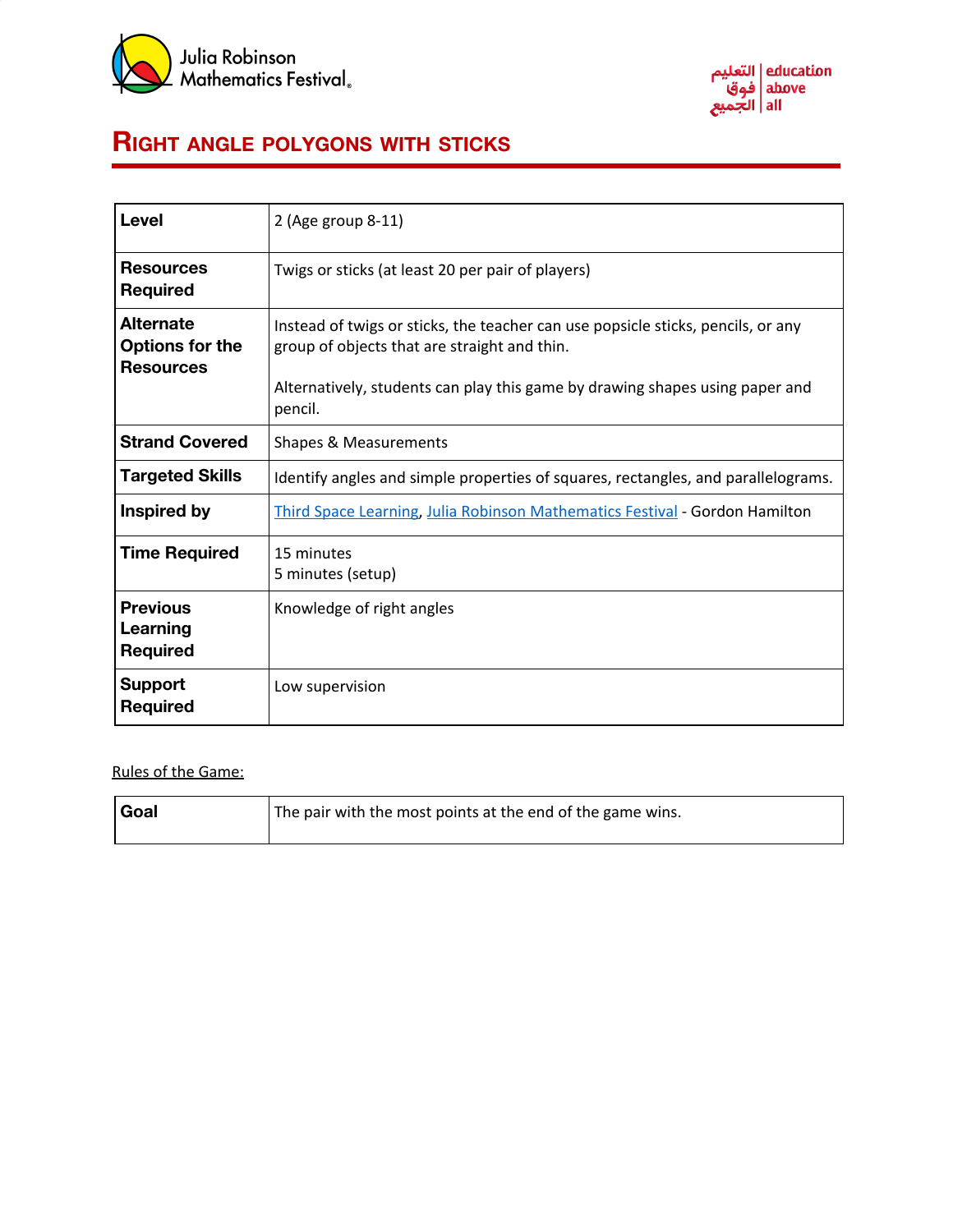



| <b>Steps</b>                      | Step 1: The teacher splits students into pairs.                                                                                                                                                                                                                                                                                                                                                                                                           |  |  |  |  |
|-----------------------------------|-----------------------------------------------------------------------------------------------------------------------------------------------------------------------------------------------------------------------------------------------------------------------------------------------------------------------------------------------------------------------------------------------------------------------------------------------------------|--|--|--|--|
|                                   | Step 2: The teacher hands out sticks or twigs (at least 20) to each pair.                                                                                                                                                                                                                                                                                                                                                                                 |  |  |  |  |
|                                   | Step 3: The teacher tells students that they will be creating shapes with right<br>angles out of their sticks and twigs. Students will receive 1 point for every shape<br>that has a unique number of right angles. Students will receive an additional 1<br>point for every shape they can name.                                                                                                                                                         |  |  |  |  |
|                                   | For example, if a pair makes a square, rectangle, and right triangle, the pair<br>would receive at most 5 points: 1 point for making at least one shape with one<br>right angle (unique number of right angles), 1 point for making at least one<br>shape with four right angles (not unique so only 1 point is given), and 3 points if<br>the pair can name all three shapes. See Images/Illustrations for a list of common<br>shapes with right angles. |  |  |  |  |
|                                   | Step 4: When the teacher says "start," each pair tries to make as many<br>right-angled shapes as they can. If not enough twigs or sticks are available,<br>learners are allowed to reuse sticks after drawing the shape they made using<br>twigs, on paper. Once the shape is drawn the twigs can be reused.                                                                                                                                              |  |  |  |  |
|                                   | Step 5: After 10 minutes, the teacher says "stop."                                                                                                                                                                                                                                                                                                                                                                                                        |  |  |  |  |
|                                   | Step 6: Each pair takes turns describing the shapes that they made.                                                                                                                                                                                                                                                                                                                                                                                       |  |  |  |  |
|                                   | Step 7: The teacher awards each pair points according to Step 3. The pair who<br>earns the most points wins. If more than one pair earns the most number of<br>points, they are all the winners of this game.                                                                                                                                                                                                                                             |  |  |  |  |
| Images or<br><b>Illustrations</b> |                                                                                                                                                                                                                                                                                                                                                                                                                                                           |  |  |  |  |
|                                   |                                                                                                                                                                                                                                                                                                                                                                                                                                                           |  |  |  |  |
|                                   |                                                                                                                                                                                                                                                                                                                                                                                                                                                           |  |  |  |  |
|                                   |                                                                                                                                                                                                                                                                                                                                                                                                                                                           |  |  |  |  |